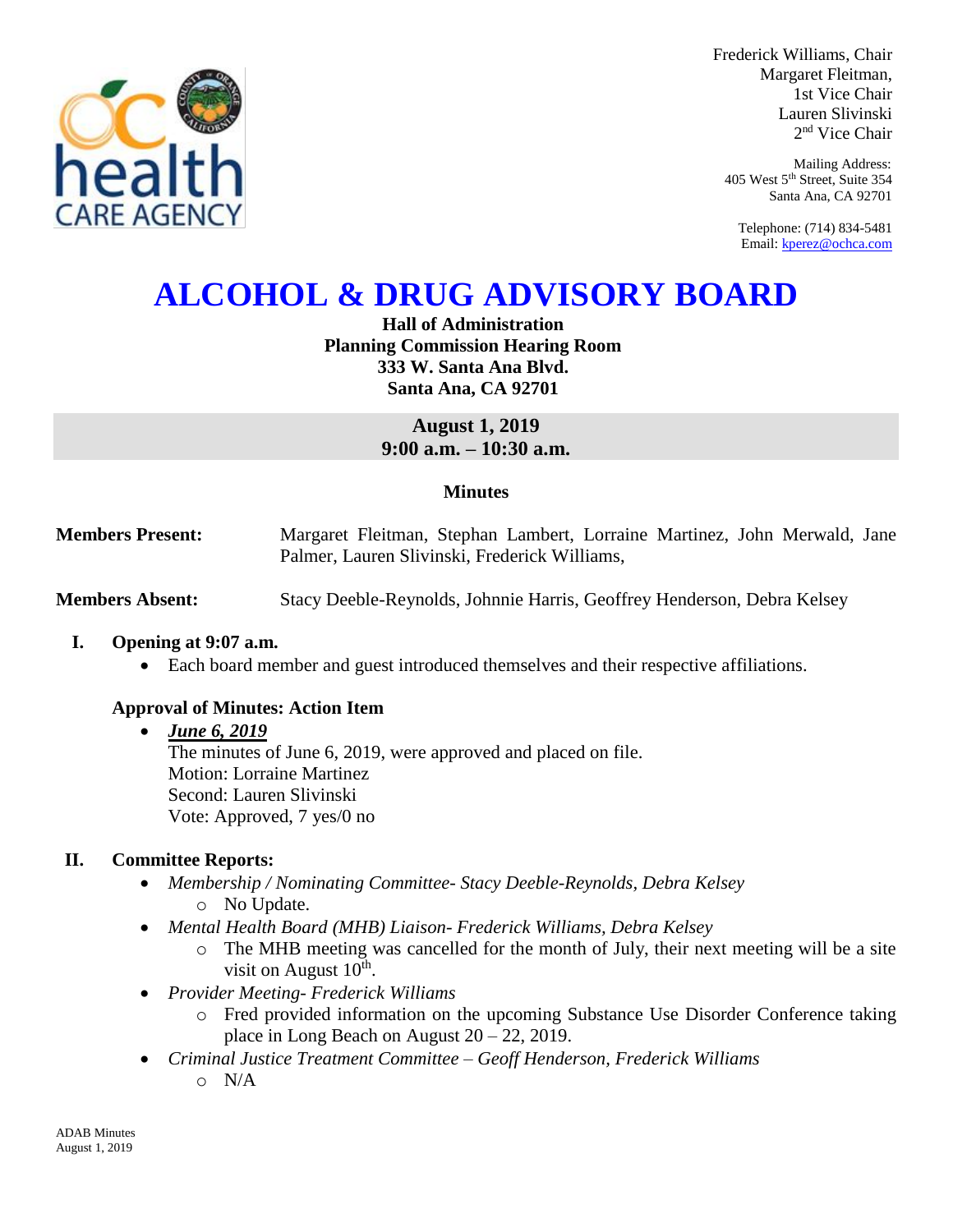- *Legislation Committee- Fredrick Williams*
	- $\circ$  The patient's right to know act was passed in January 1<sup>st</sup>, which requires practitioners to inform their patients if they have been convicted of a crime and put on probation. Furthermore, a law passed late last year where hospitals must have a discharge plan for homeless patients upon discharge so that they are not just discharged into the street. Lastly, Senate Bill 1046 will require DUI repeated offenders to have an intermission interlock.
- *Community Forum Planning Committee– Geoff Henderson, Debra Kelsey, Margaret Fleitman, Lauren Slivinski*

 $O$   $N/A$ 

- Community Collaborative Committees:
	- o *Drug Prevention Coalition: Margaret Fleitman*
		- No Update.
	- o *Orange County RX & OTC Coalition: Margaret Fleitman* No Update.
	- o *Orange County Substance Abuse Prevention Network (OCSAPN): Stacy Deeble-Reynolds, Stephan Lambert* 
		- Stephan reported that the OCSAPN Conference is scheduled for October 15, 2019, 9:00 am – 1:00 pm at the Laguna Hills Community Center. The topic for this year's conference will focus on vaping and youth suicide prevention.
	- o *Mental Health Services ACT (MHSA) Steering Committee: Stacy Deeble-Reynolds, Frederick Williams,* 
		- No Update**.**

# **III. Old Business:**

 Members of the ADAB reviewed the list of committees to add new members on various committees/liaison list. Lauren was added to the Criminal Justice Committee, Lauren, John, Lorraine and Margi were added to the Legislation Committee, Jane and Stephan were added to the OCSAPN Committee, and Jane was added to the OC RX Coalition.

# **IV. New Business:**

- Members were reminded of the upcoming MHB and ADAB Joint meeting taking place on October 23, 2019, 9-11 am.
- September is Recovery Month: Fred informed folks of several recovery month events and directed people to Recoverymonth.org to look up events taking place in September.

# **V. BHS Update:**

*Linda Molina –* We are happy to announce that we began perinatal residential services this month. We have stopped all referrals to Phoenix House while we correct some operational glitches. Furthermore, the Electronic Health Record will be delayed until early next year.

*Mark Lawrenz –* We have a new youth residential provider, Phoenix House Los Angeles at the Lakeview Terrace facility, adding an additional 15 beds for youth ages 12-17 years of age. Health Care Agency has been going through a reorganization, the Alcohol Drug Education Prevention Team has been transferred from Public Health to again being under BHS for a close collaboration. Furthermore, we are working on an Overdose Prevention Campaign which includes one campaign for adults and one for youth. One of the campaigns will cover non-Hispanic White men ages 45-54 living close to the coastal area, where we will use 3 strategies: increasing awareness, educating people about alternatives, and information seeking behaviors. These campaigns will run from